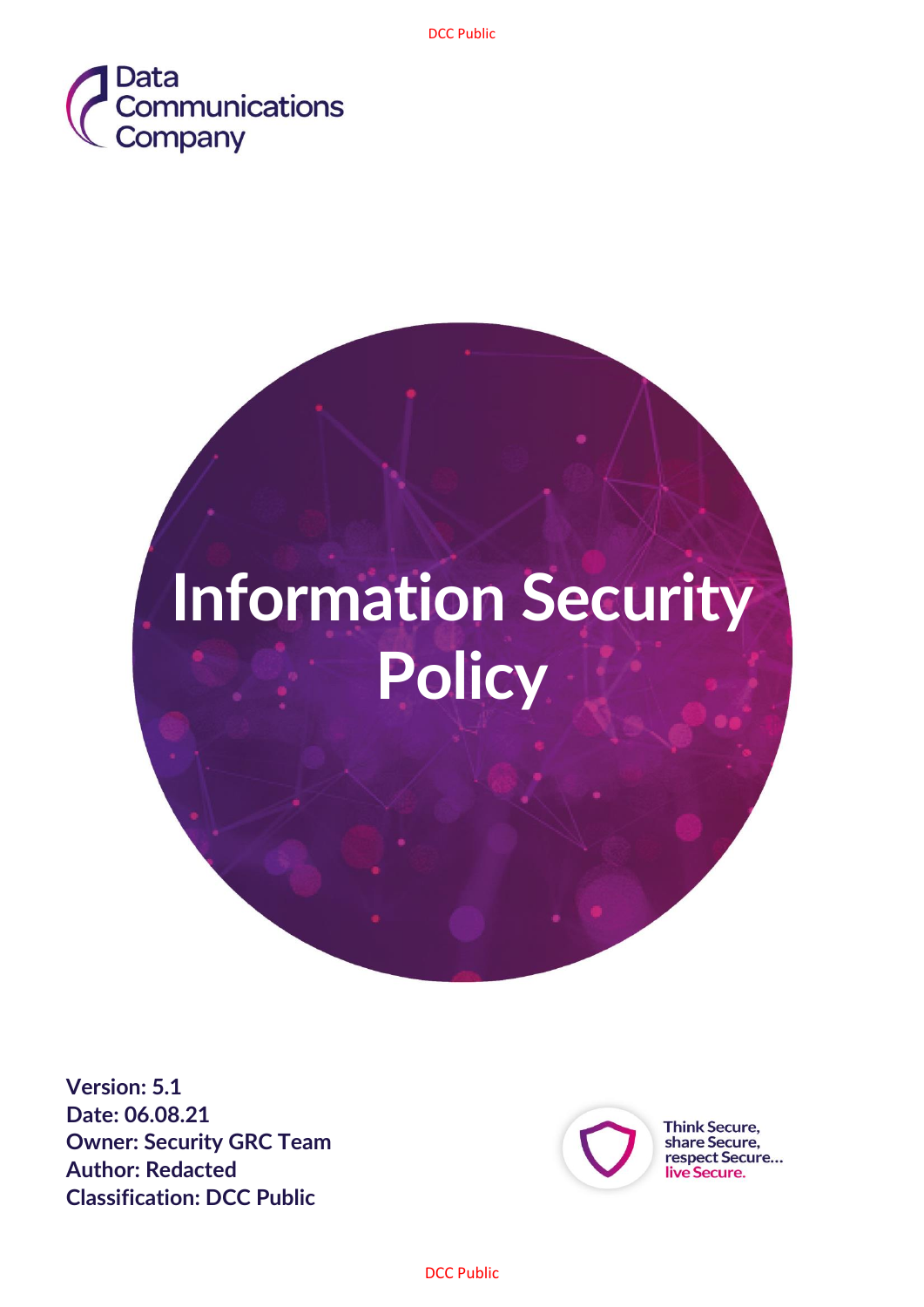## **Document Control**

Revision history

| <b>Revision date</b> | <b>Summary of changes</b>                                                 | <b>Changes marked</b> | <b>Version number</b> |
|----------------------|---------------------------------------------------------------------------|-----------------------|-----------------------|
| 01/10/2020           | 2020 revision.                                                            | N <sub>o</sub>        | 5.0                   |
| 27/07/2021           | New DCC format, Added<br>RACI, Related Docs,<br>expanded policy statement | Yes                   | 5.1                   |

#### Reviews

| <b>Name</b> | <b>Title / Responsibility</b> | <b>Release Date</b> | <b>Version number</b> |
|-------------|-------------------------------|---------------------|-----------------------|
| Redacted    | Security GRC Lead             | 06/08/2021          | 5.1                   |
| Redacted    | Head of GRC                   | 06/08/2021          | 5.1                   |
| Redacted    | Director of Security          | 06/08/2021          | 5.1                   |

#### Approvals

| <b>Name</b>    | <b>Title / Responsibility</b> | Release Date | <b>Version number</b> |
|----------------|-------------------------------|--------------|-----------------------|
| Angus Flett    | CEO                           | 06/08/2021   | 5.1                   |
| Neil Dudleston | <b>CISO</b>                   | 06/08/2021   | 5.1                   |

#### **Date of Next Review: August 2022**

Our policies are independently audited as per our audit schedule. All new policies and amendments are approved by one of the following committees: ExCo, Board and ARC. The DCC Internal Audit and Controls Team can advise on the appropriate body.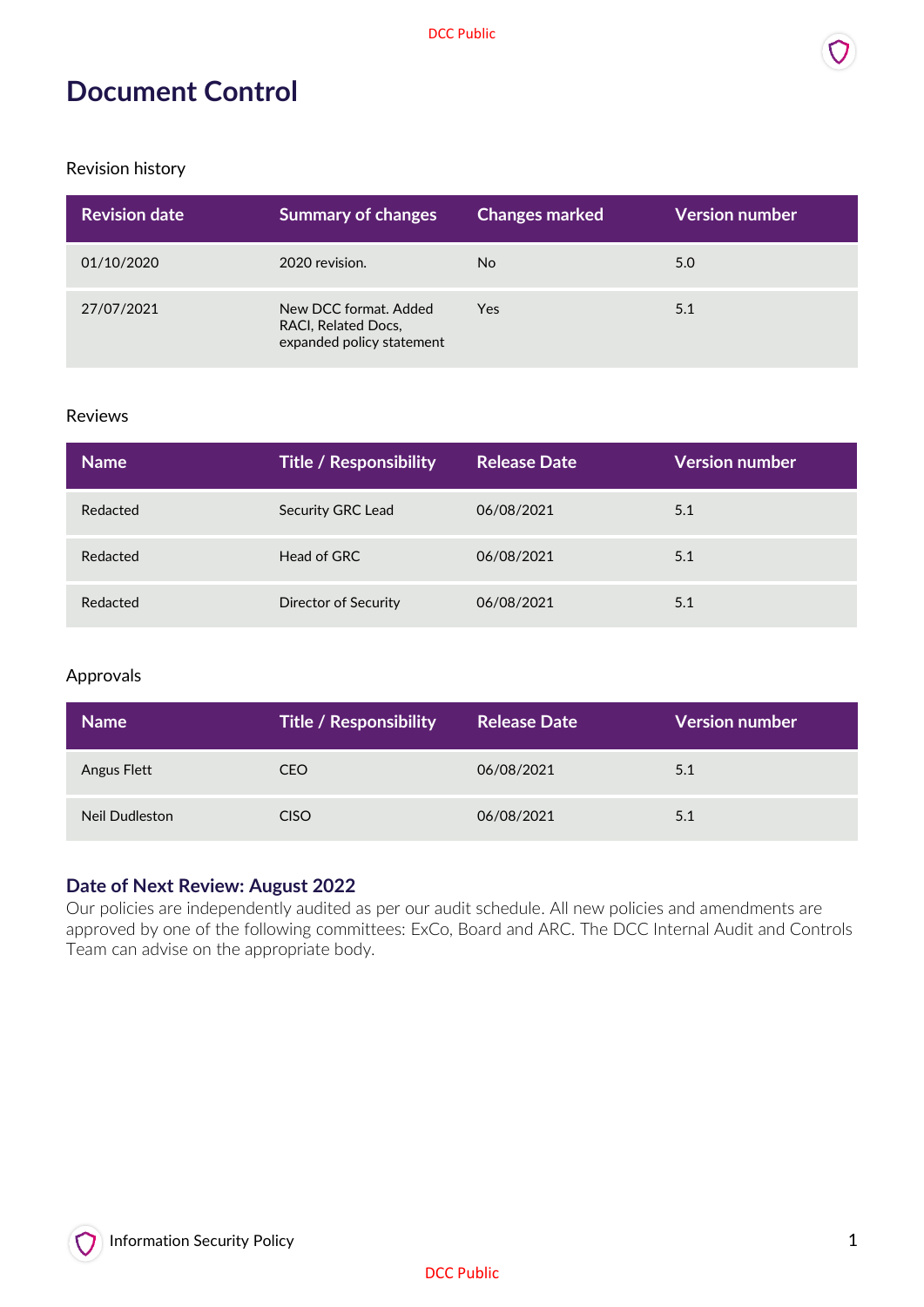# **Table of Contents**

| 2. |  |
|----|--|
|    |  |
|    |  |
|    |  |
|    |  |
|    |  |
|    |  |
|    |  |
|    |  |
| 3. |  |
|    |  |
|    |  |
|    |  |

 $\Omega$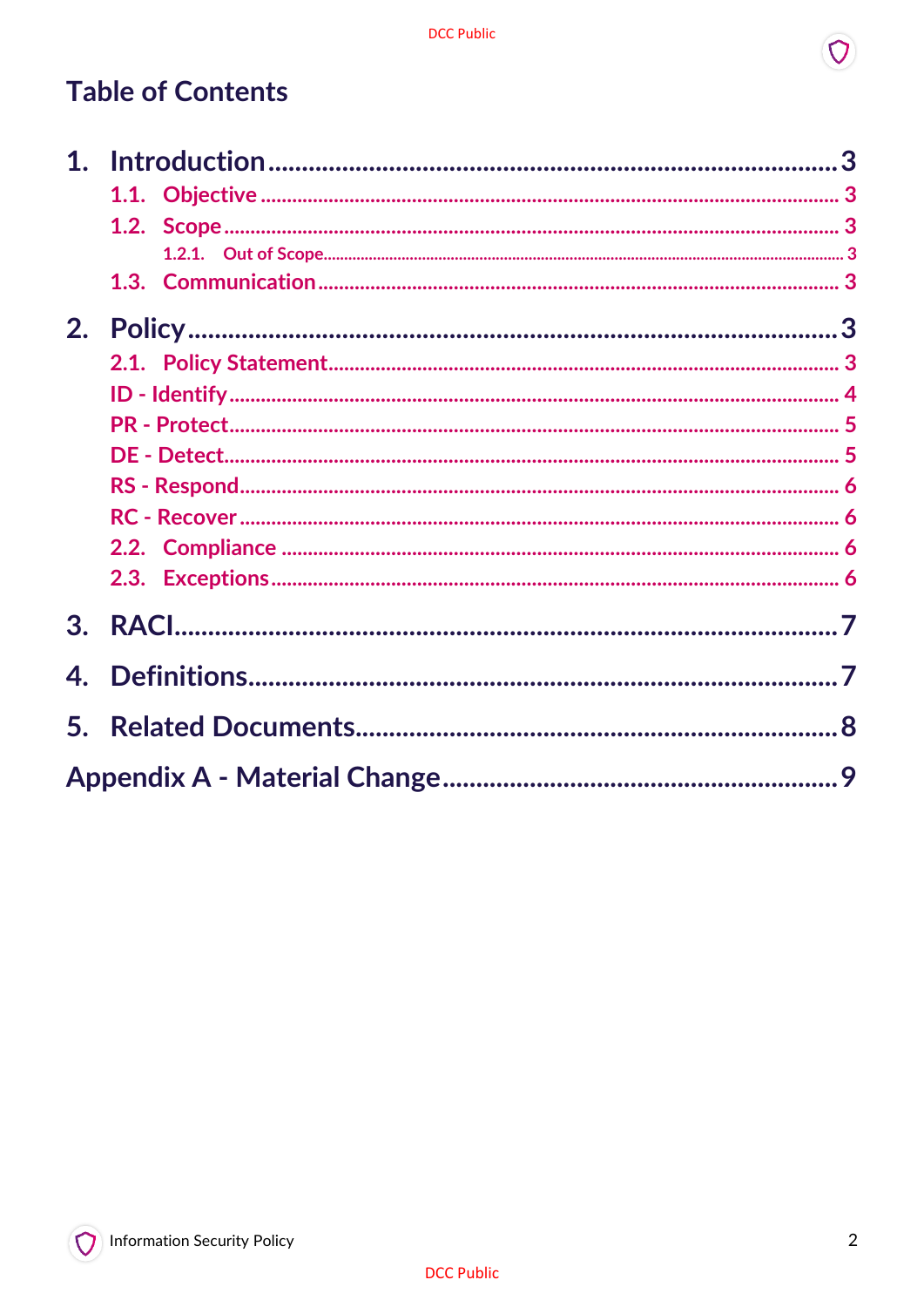# <span id="page-3-0"></span>**1. Introduction**

### <span id="page-3-1"></span>**1.1. Objective**

The Information Security Policy defines Smart Data Communications Company Ltd.'s (DCC) approach to information security and establishes the basis upon which DCC manages and improves its information security capabilities.

#### <span id="page-3-2"></span>**1.2. Scope**

All DCC information, assets, staff, contractors, business partners and Board members supporting DCC and DCC's authorised business activities (as defined by the Smart Energy Code (SEC)<sup>1</sup> and the Smart Meter Communication License<sup>2</sup> (Licence) conditions).

#### <span id="page-3-3"></span>**1.2.1. Out of Scope**

Not applicable.

#### <span id="page-3-4"></span>**1.3. Communication**

This policy will be reviewed as per guidelines from DCC Business Improvement and Internal Audit Team or a review may be conducted at any time should it be deemed necessary by events either internal or external to DCC.

The DCC Security Governance, Risk and Compliance (GRC) Team will own and review this policy.

DCC Security Team will be responsible for communicating this policy to relevant parties.

### <span id="page-3-5"></span>**2. Policy**

Any exceptions to this policy must follow the process in Section 2.3.

#### <span id="page-3-6"></span>**2.1. Policy Statement**

This information security policy statement is to outline DCC Board's intentions to ensure DCC minimises cyber security risks and damage caused by security incidents.

DCC Board acknowledges its accountability in ensuring DCC information assets, services and supporting capabilities are:

- protected with proportionate risk-based confidentiality, integrity and availability controls
- appropriate threat intelligence, policies and controls communicated to interested parties
- security breaches are managed effectively
- applicable legislative, regulatory (including but not limited to SEC and License conditions) and contractual requirements are satisfied
- DCC aligns with proactive threat protection whether internal, external, deliberate or accidental and have adopted the NIST Cybersecurity Framework (CSF)<sup>3</sup> to provide a threat led approach:

Information Security Policy 3

<sup>1</sup> [https://smartenergycodecompany.co.uk](https://smartenergycodecompany.co.uk/)

<sup>2</sup> [Smart Meter Communication Licence \(ofgem.gov.uk\)](https://epr.ofgem.gov.uk/Content/Documents/Smart%20DCC%20Limited%20-%20Smart%20Meter%20Communication%20Consolidated%20Licence%20Conditions%20-%20Current%20Version.pdf)

<sup>3</sup> <https://www.nist.gov/cyberframework>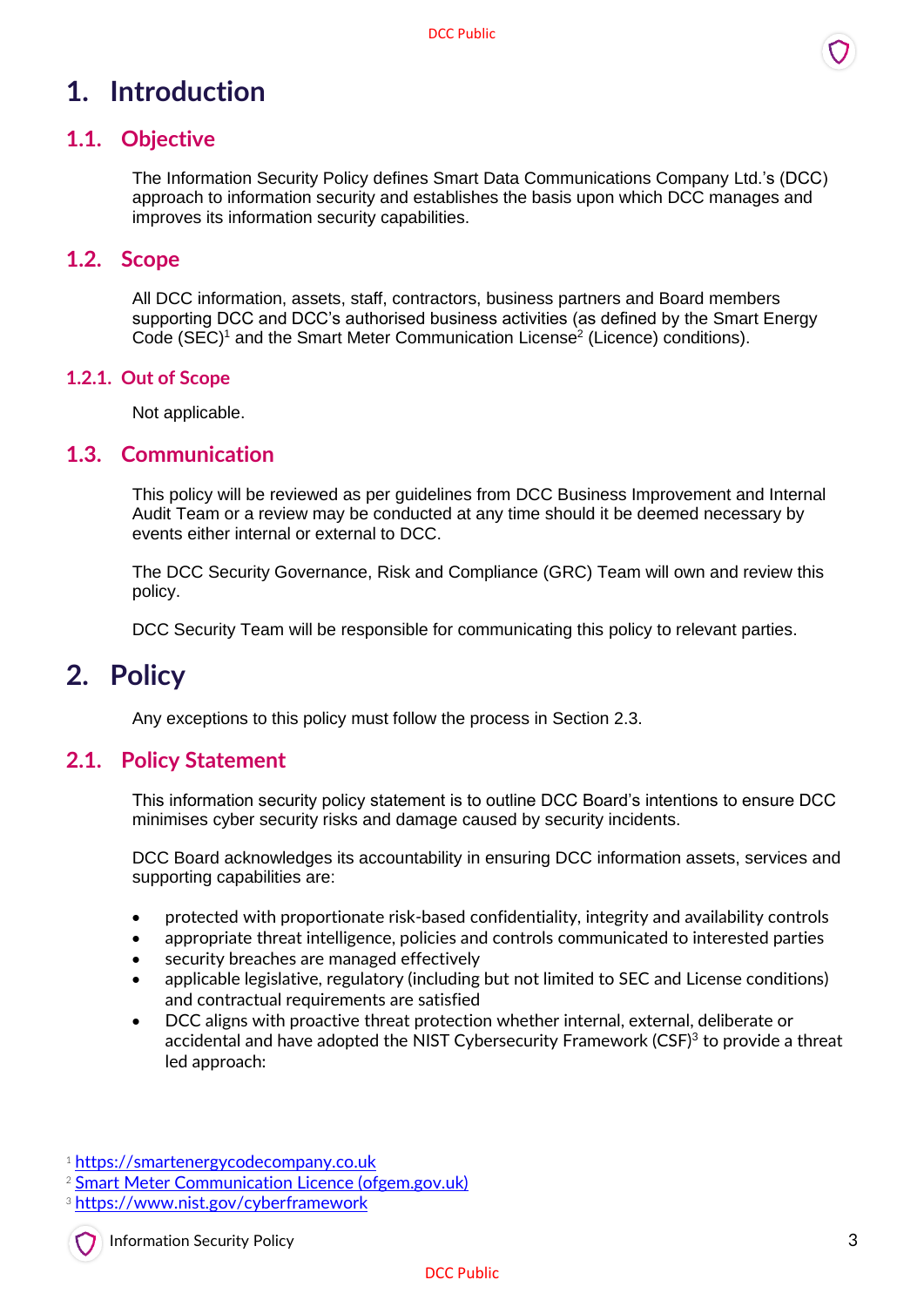

• The NIST CSF is mapped and aligned to ISO/IEC27001 - Information technology – Security techniques — Information security management systems — Requirements (ISO27001) under



**Figure 1 - NIST Cyber Security Framework**

which DCC is required to maintain certification as a License requirement.

- The DCC Security Framework maps all the relevant frameworks (NIST, ISO, SEC, etc.) that DCC uses or is required to use.
- The implementation of this policy is achieved through the Information Security Management System (ISMS) as defined within ISO27001 and which is described in the DCC ISMS Manual and Target Operating Model (TOM).
- The ISMS will be monitored via internal and external audit to ensure that it adheres to the objectives of this policy statement.

### <span id="page-4-0"></span>**ID - Identify**

| Objective | To ensure DCC information assets and supporting internal and external                                                             |
|-----------|-----------------------------------------------------------------------------------------------------------------------------------|
|           | capabilities are identified and afforded proportionate and complaint<br>risk-based protection through formal governance processes |
|           |                                                                                                                                   |

- ID.AM Asset Management The data, personnel, devices, systems, and facilities that enable the DCC to achieve business purposes are identified and managed consistent with their relative importance to organisational objectives and the DCC risk strategy.
- ID.BE Business Environment DCC's mission, objectives, stakeholders, and activities are understood and prioritised; this information is used to inform cybersecurity roles, responsibilities, controls and risk management decisions.
- ID.GV Governance and Compliance The policies, controls, processes and procedures to manage and monitor DCC's regulatory, legal, risk, environmental, and operational requirements are understood and inform the management of cybersecurity risk.
- ID.RA Risk Assessment DCC understands the cybersecurity risk to organisational operations (including mission, functions, image, or reputation), DCC's assets, and individuals.
- ID.RM Risk Management Strategy DCC's priorities, constraints, risk tolerances, and assumptions are established and used to support operational risk decisions.
- ID.SC Supply Chain Security DCC's priorities, constraints, risk tolerances, and assumptions are established, and controls and processes implemented to identify, assess, manage and support risk decisions associated with managing supply chain security.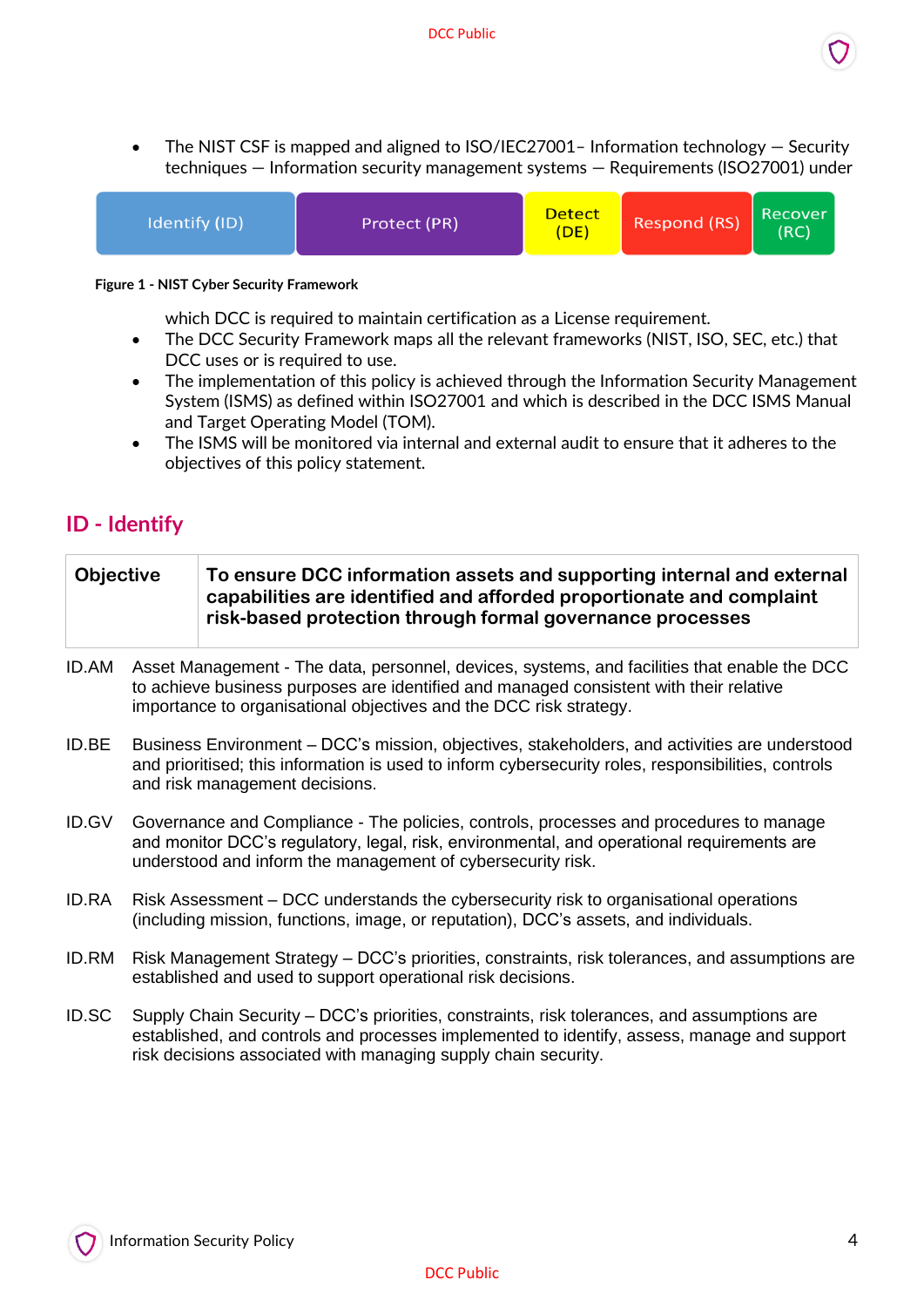#### <span id="page-5-0"></span>**PR - Protect**

| <b>Objective</b> | To incorporate continual improvement in security policies, controls<br>and processes enabling resilience and Innovation in DCC Services and<br>fostering a strong security culture influencing internal and external<br>stakeholders (including their supply chain) to be ahead of prevailing<br>threats. |
|------------------|-----------------------------------------------------------------------------------------------------------------------------------------------------------------------------------------------------------------------------------------------------------------------------------------------------------|
|                  |                                                                                                                                                                                                                                                                                                           |

- PR.AC Identity Management and Access Control Access to physical and logical assets and associated facilities is limited to authorised users, processes, and devices, and is managed consistent with the assessed risk of unauthorised access to authorised activities and transactions.
- PR.AT Awareness and Training DCC's personnel and partners are provided cybersecurity awareness education and are trained to perform their cybersecurity-related duties and responsibilities consistent with related policies, procedures, and agreements.
- PR.DS Data Security Information and records (data) are managed with sharing restricted to authorised parties to avoid both malicious and unintended distribution, consistent with DCC's risk strategy, legislative and regulatory requirements and controls to protect the confidentiality, integrity, availability, ethical collection, aggregation, use, disclosure and destruction of data.
- PR.IP Information Protection Controls, Processes and Procedures Innovative and effective security controls, processes, and procedures are sponsored, maintained and used to manage protection of information systems and assets.
- PR.MA Maintenance Maintenance and repairs of information system components are performed consistent with policies, controls and procedures.
- PR.PT Protective Technology Technical security solutions are sponsored and managed to ensure the security and resilience of systems and assets are consistent with related legislative and regulatory requirements, policies, controls, procedures, and agreements.

### <span id="page-5-1"></span>**DE - Detect**

| Objective | To ensure logical and physical security is continuously assessed, |
|-----------|-------------------------------------------------------------------|
|           | monitored and tested to predict and promptly detect anomalies,    |
|           | threats and security risks                                        |

- DE.AE Anomalies and Events Anomalous activity is predicted and promptly detected and the potential impact of events, threats and security risks is understood.
- DE.CM Security Continuous Monitoring Information systems and assets are monitored to identify cybersecurity events and verify the effectiveness of protective measures.
- DE.DP Detection Processes Detection processes and procedures are maintained and tested to ensure awareness of anomalous events.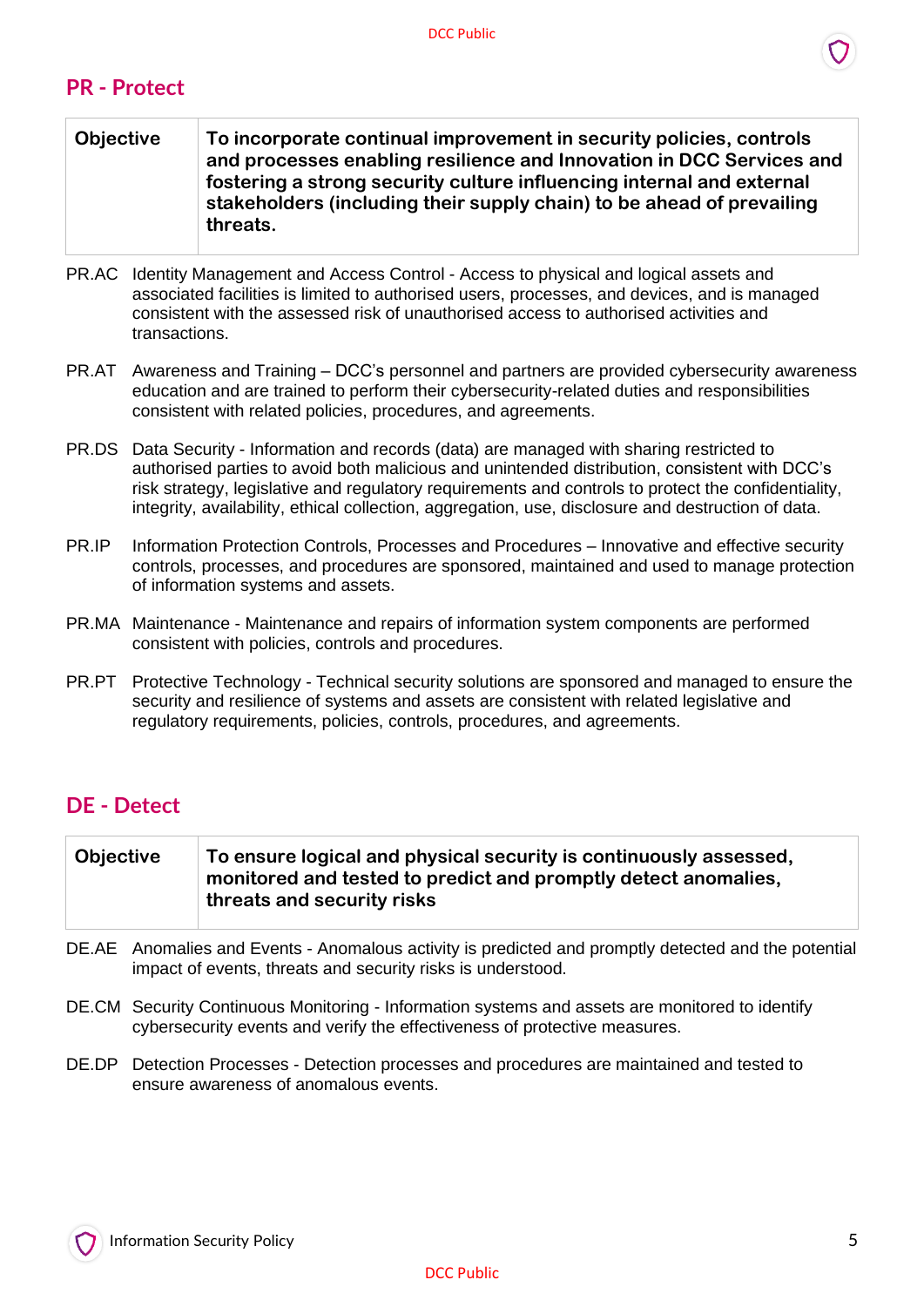### <span id="page-6-0"></span>**RS - Respond**

| <b>Objective</b> | To ensure timely and effective containment and resolution of detected<br>cyber security incidents |
|------------------|---------------------------------------------------------------------------------------------------|
|                  |                                                                                                   |

- PS.RP Response Planning Response controls, processes and procedures are executed and maintained, to ensure response to detected cybersecurity incidents.
- PS.CO Communications Response activities are appropriately communicated and coordinated with internal and external stakeholders (e.g. the SEC Panel and the Security Sub Committee).
- RS.AN Analysis Analysis is conducted to ensure effective response and support recovery activities.
- RS.MI Mitigation Activities are performed to prevent expansion of an event, mitigate its effects, and resolve the incident.
- RS.IM Improvements DCC response activities are improved by incorporating lessons learned from current and previous detection/response activities.

### <span id="page-6-1"></span>**RC - Recover**

- RC.RP Recovery Planning Recovery controls, processes and procedures are executed and maintained to ensure restoration of systems or assets affected by cybersecurity incidents.
- RC.IM Improvements Recovery planning and processes are improved by incorporating lessons learned into future activities.
- RC.CO Communications Restoration activities are appropriately communicated and coordinated with internal and external parties (e.g. the SEC Panel and the Security Sub Committee, Internet Service Providers, owners of attacking systems, victims, supply chain and vendors).

### <span id="page-6-2"></span>**2.2. Compliance**

DCC CISO will be responsible for implementing this policy.

### <span id="page-6-3"></span>**2.3. Exceptions**

Exceptions to this policy must be authorised by the person responsible for approval of the policy.

Exceptions to this policy may be granted if:

- a. Compliance would adversely affect the ability of the service to accomplish a mission critical function.
- b. Compliance would have an adverse impact on the service provided or supported by the information, system, or resource.
- c. Compliance cannot be achieved due to the incapability of the information system or resource.

#### DCC Public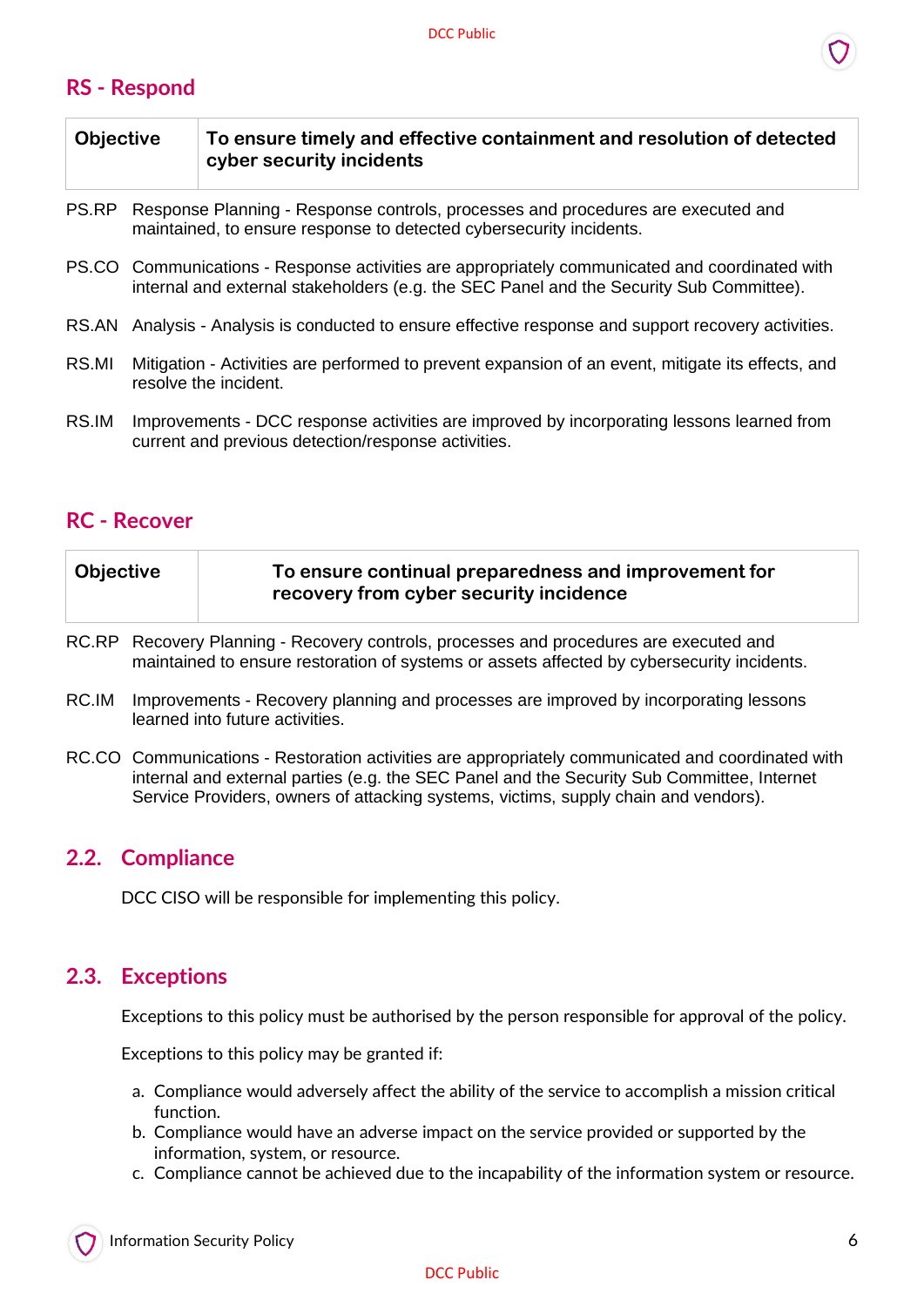

All exception requests must be submitted to the Security GRC Team at their shared inbox [informationsecurity@smartdcc.co.uk](mailto:informationsecurity@smartdcc.co.uk?subject=Exception) and quote the basis for the exception.

Where an exception is applicable, an information security risk assessment will be required, and the necessary approvals given by the business owner, system owner and the Security Team. Evidence of the risk assessment and approval must be archived and available for audit purposes.

Where Material Changes have been made to this policy, 6 months from approval of the change is granted to achieve compliance. Material Changes are listed in Appendix A – Material Changes and defined in Section 5 -Definitions.

# <span id="page-7-0"></span>**3. RACI**

| Responsible         | Accountable   |  |
|---------------------|---------------|--|
| $\bullet$ $CISO$    | $\bullet$ CEO |  |
| • Security GRC Team |               |  |

| <b>Consulted</b>                  | <b>Informed</b>                                                        |
|-----------------------------------|------------------------------------------------------------------------|
| <i>Security Team</i><br>$\bullet$ | All DCC staff (permanent/ contractor / contingent worker)<br>$\bullet$ |
| <i>Third Parties</i>              | Public information (published on www.smartdcc.co.uk)<br>$\bullet$      |

Note that a comprehensive Information Security Management System (ISMS) RACI has been drawn up for the DCC ISMS in its entirety.

# <span id="page-7-1"></span>**4. Definitions**

| Acronym     | <b>Definition</b>                  |
|-------------|------------------------------------|
| <b>ARC</b>  | <b>Audit and Risk Committee</b>    |
| <b>CEO</b>  | <b>Chief Executive Officer</b>     |
| <b>CISO</b> | Chief Information Security Officer |
| <b>CSF</b>  | <b>Cyber Security Framework</b>    |
| <b>DCC</b>  | Smart DCC Ltd.                     |
| ExCo        | <b>Executive Committee</b>         |
| <b>GRC</b>  | Governance, Risk and Compliance    |

#### DCC Public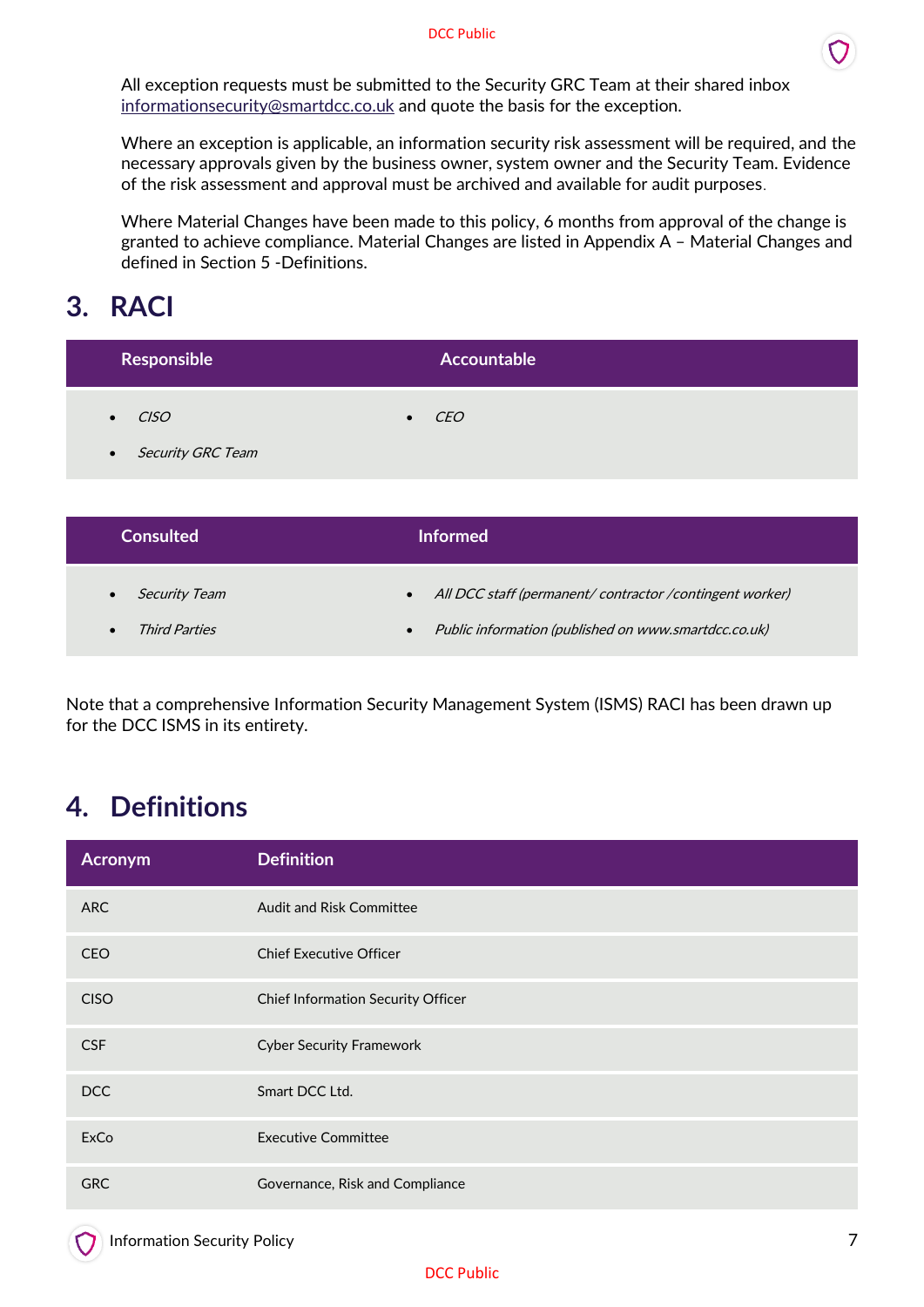#### DCC Public

| <b>ISMS</b>          | Information Security Management System                                                                                                                        |
|----------------------|---------------------------------------------------------------------------------------------------------------------------------------------------------------|
| ISO <sub>27001</sub> | $ISO/IEC27001$ - Information technology $-$ Security techniques $-$ Information security<br>$m$ anagement systems $-$ Requirements                            |
| License              | <b>Smart Metering Communication License</b>                                                                                                                   |
| Material Change      | A change in the meaning or language of the controls within this standard that may result in<br>incurrence of development, implementation and management costs |
| <b>NIST</b>          | National institute of Standards and Technology, U.S. Department of Commerce                                                                                   |
| <b>SEC</b>           | The Smart Energy Code                                                                                                                                         |
| TOM                  | Target Operating Model                                                                                                                                        |

# <span id="page-8-0"></span>**5. Related Documents**

- The Smart Energy Code
- Smart Metering Communication License
- ISO/IEC27001- Information technology Security techniques Information security management systems — Requirements
- DCC Security Framework
- Information Security Management System (ISMS) RACI
- DCC ISMS Manual
- DCC Target Operating Model